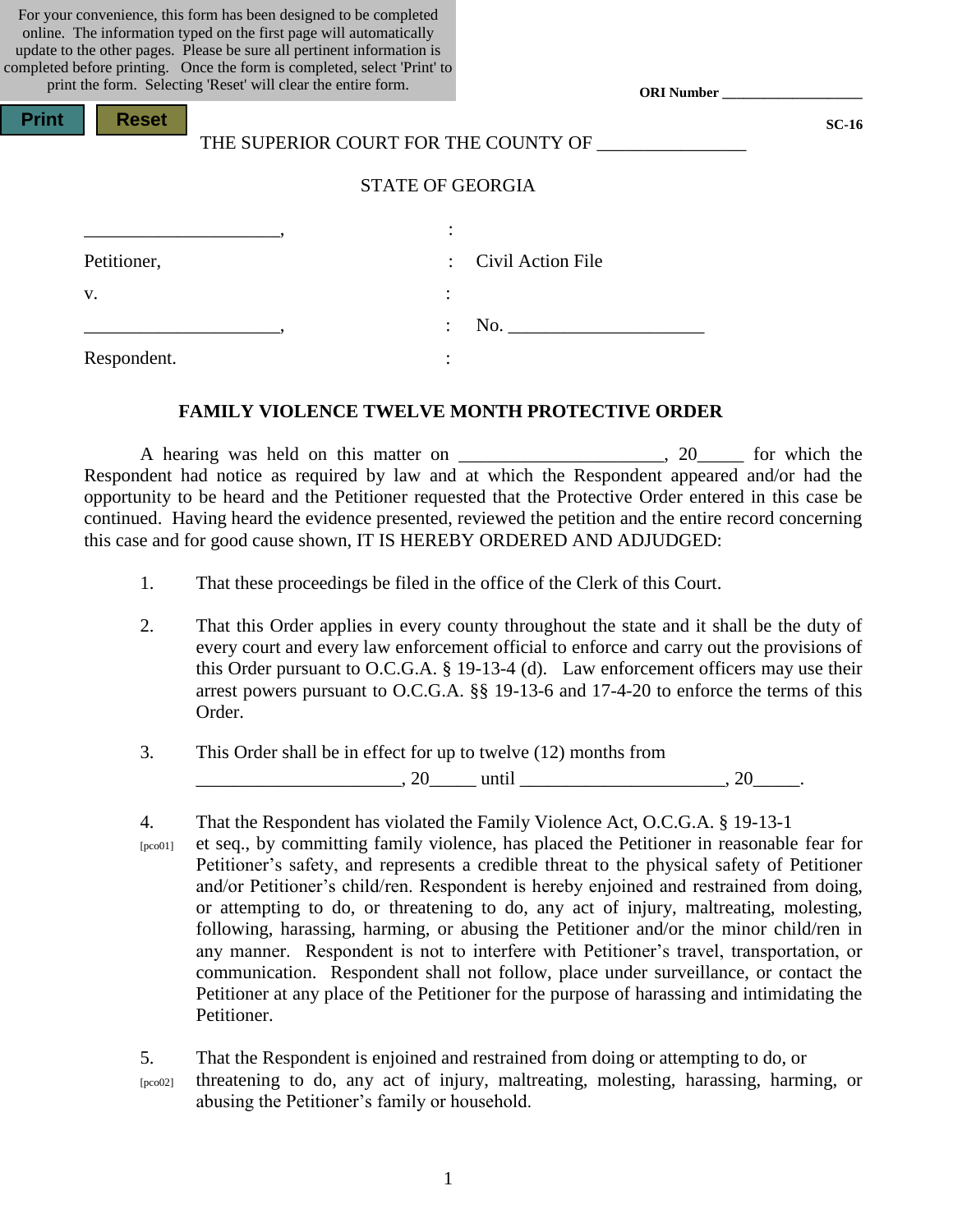6. That this Court determined that it had jurisdiction over the parties and the subject matter under the laws of the State of Georgia and Respondent received reasonable notice and had the opportunity to be heard before this Order was issued sufficient to protect the Respondent's due process rights and this Order shall be presumed valid and pursuant to 18 U.S.C. § 2265(a) shall be accorded **full faith and credit** by any other state or local jurisdiction and shall be enforced as if an Order of the enforcing state or jurisdiction.

# *ONLY THE FOLLOWING THAT ARE INITIALED BY THE JUDGE SHALL APPLY:*

- 7. Petitioner is awarded sole and exclusive possession of the residence at
- [pco03] \_\_\_\_\_\_\_\_\_\_\_\_\_\_\_\_\_\_\_\_\_\_\_\_\_\_\_\_\_\_\_\_\_\_\_\_\_\_\_\_\_\_\_\_\_\_\_\_\_\_\_\_\_\_\_\_\_\_\_\_\_\_\_\_\_\_\_\_\_.
- \_\_\_\_\_ 8. Respondent is ordered to leave the family residence immediately and law enforcement at \_\_\_\_\_\_\_\_\_\_\_\_\_\_\_\_\_\_ (sheriff or police department) is ordered to assist Petitioner in returning to the family residence and the removal of the Respondent. Respondent shall immediately surrender to law enforcement \_\_\_\_\_\_\_\_\_\_\_\_\_\_\_\_\_\_ (sheriff or police department) all and any keys, garage door openers and other security devices to the family residence and law enforcement shall ensure that these are given to the Petitioner.
- \_\_\_\_\_ 9. Respondent is ordered to stay away from Petitioner's and Petitioner's child/ren's [pco04] residence and workplace and/or school and any subsequent residence or workplace or school of Petitioner and/or Petitioner's minor child/ren.
- \_\_\_\_\_ 10. Respondent is ordered to provide suitable alternate housing for Petitioner and/or Petitioner's children by \_\_\_\_\_\_\_\_\_\_\_\_\_\_\_\_\_\_\_\_\_\_\_, 20\_\_\_\_\_\_.
- 11. That Respondent is restrained and enjoined from approaching within vards [pco01,04] of Petitioner and/or Petitioner's minor children.
	- 12. Respondent is ordered not to have any contact, direct, indirect or through another [pco05] person with Petitioner, by telephone, fax, e-mail or any other means of communication except as specified in this Order.

13. That Petitioner is awarded temporary custody of the minor child/ren, namely:

| [ $pco09$ ] | YOB                                                                                 | sex |
|-------------|-------------------------------------------------------------------------------------|-----|
|             | YOB                                                                                 | sex |
|             | YOB                                                                                 | sex |
|             | YOB                                                                                 | sex |
|             | Deconomication and not to interface with the physical everally of the miner shildle |     |

Respondent is ordered not to interfere with the physical custody of the minor child/ren.

\_\_\_\_\_ [pco06] Initial here *only if Respondent* is awarded temporary custody of the child/ren.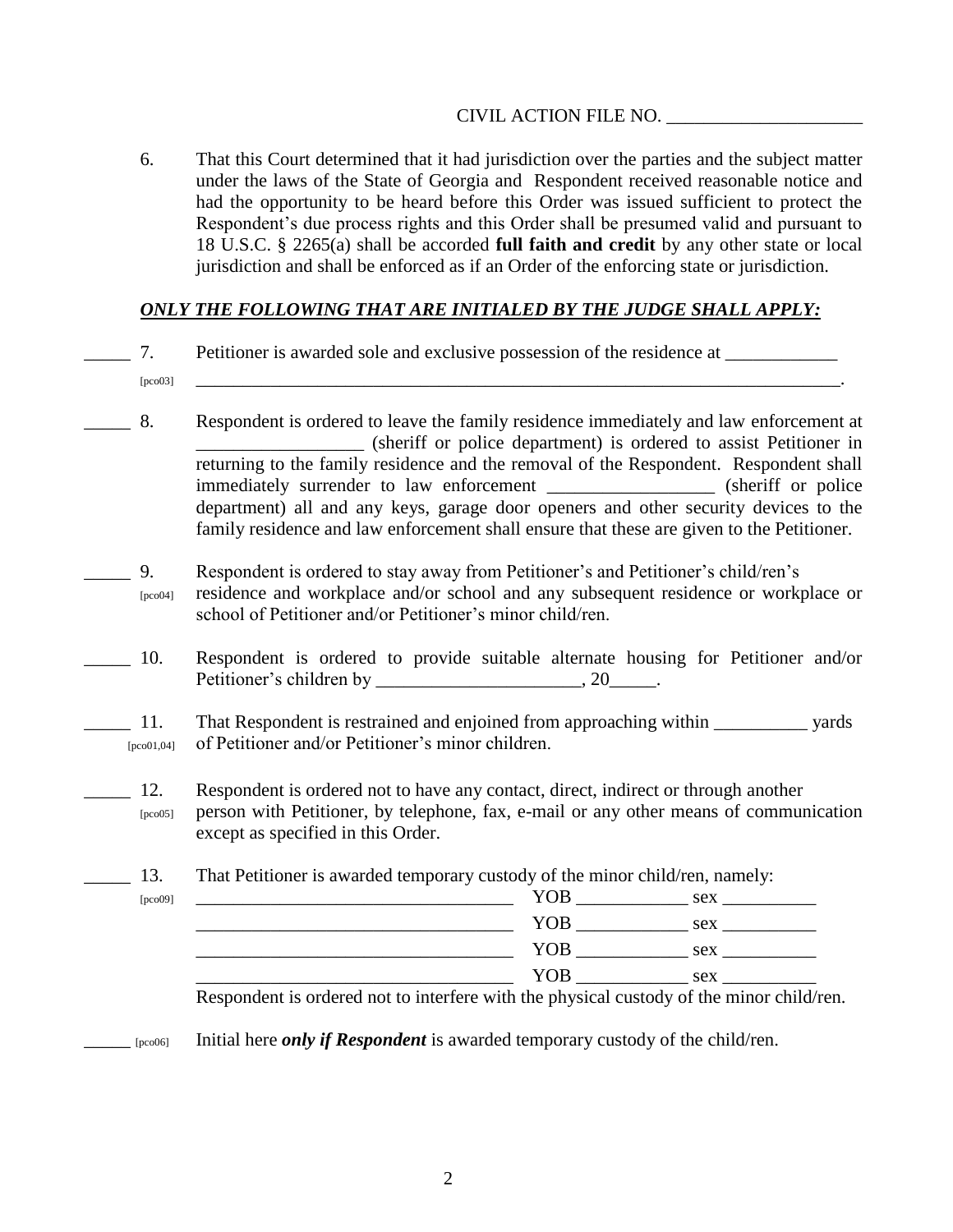| 14. |                           |                                                                                                                                                                                                                                                                                                                                                                                                                             |
|-----|---------------------------|-----------------------------------------------------------------------------------------------------------------------------------------------------------------------------------------------------------------------------------------------------------------------------------------------------------------------------------------------------------------------------------------------------------------------------|
|     |                           |                                                                                                                                                                                                                                                                                                                                                                                                                             |
|     |                           |                                                                                                                                                                                                                                                                                                                                                                                                                             |
|     |                           | All payments are to be made by or to: _____ income deduction order<br>____ child support receiver<br>____ by mail directly to the Petitioner                                                                                                                                                                                                                                                                                |
|     |                           | or $\frac{1}{\sqrt{1-\frac{1}{2}}}\frac{1}{\sqrt{1-\frac{1}{2}}}\frac{1}{\sqrt{1-\frac{1}{2}}}\frac{1}{\sqrt{1-\frac{1}{2}}}\frac{1}{\sqrt{1-\frac{1}{2}}}\frac{1}{\sqrt{1-\frac{1}{2}}}\frac{1}{\sqrt{1-\frac{1}{2}}}\frac{1}{\sqrt{1-\frac{1}{2}}}\frac{1}{\sqrt{1-\frac{1}{2}}}\frac{1}{\sqrt{1-\frac{1}{2}}}\frac{1}{\sqrt{1-\frac{1}{2}}}\frac{1}{\sqrt{1-\frac{1}{2}}}\frac{1}{\sqrt{1-\frac{1}{2}}}\frac{1}{\sqrt{1$ |
| 15. | $20$ <sub>_____</sub> .   | Respondent is ordered to pay temporary support for the Petitioner in the amount of                                                                                                                                                                                                                                                                                                                                          |
|     |                           | All payments are to be made by or to: ______ income deduction order<br>____ child support receiver<br>____ by mail directly to the Petitioner                                                                                                                                                                                                                                                                               |
| 16. | ______ no visitation      | Respondent shall have visitation with the minor child/ren according to the following                                                                                                                                                                                                                                                                                                                                        |
|     |                           |                                                                                                                                                                                                                                                                                                                                                                                                                             |
|     |                           | supervised visitation, supervised by a third party as follows:                                                                                                                                                                                                                                                                                                                                                              |
|     |                           | ightharpoonup visitation every other weekend from Friday at 6 p.m. until Sunday at 6 p.m.                                                                                                                                                                                                                                                                                                                                   |
|     |                           | circumstances concerning how Respondent shall pick up and return the                                                                                                                                                                                                                                                                                                                                                        |
|     | provisions of this Order. | Strict compliance with this visitation provision shall not be a violation of the restraining                                                                                                                                                                                                                                                                                                                                |
| 17. |                           | Respondent, only when accompanied by local law enforcement, shall be able to<br>remove his/her clothing and personal items from the residence as follows:                                                                                                                                                                                                                                                                   |
|     |                           |                                                                                                                                                                                                                                                                                                                                                                                                                             |
| 18. |                           | (Respondent)(Petitioner)(both Respondent and Petitioner) [strike through appropriate]<br>is/are ordered not to sell, encumber, trade, damage, contract to sell, or otherwise dispose<br>of or remove from the jurisdiction of this Court any of the property or pets of the                                                                                                                                                 |

business.

Petitioner or joint property or pets of the parties except in the ordinary course of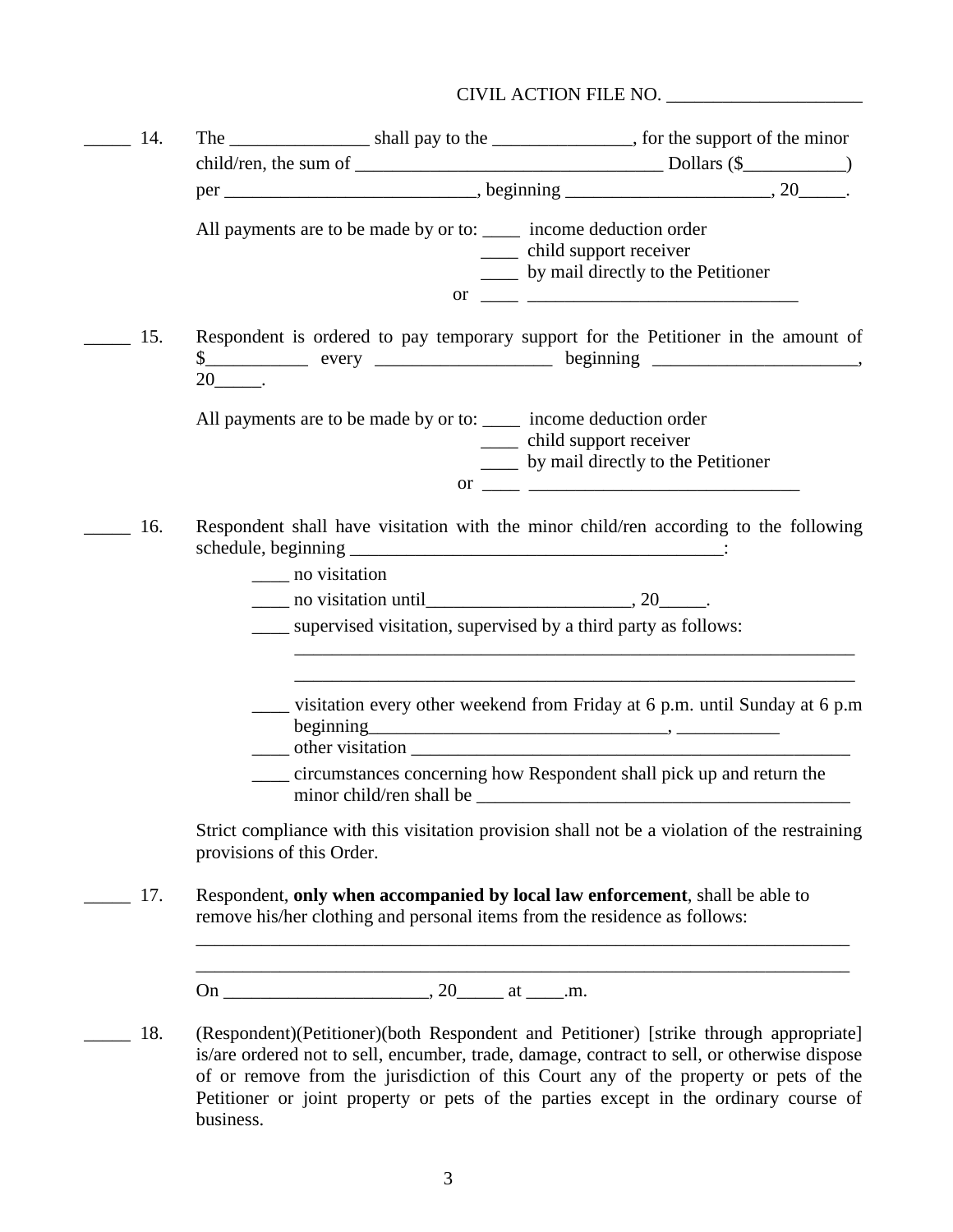- \_\_\_\_\_ 19. (Respondent)(Petitioner)(both Respondent and Petitioner) [strike through appropriate] is/are ordered not to disconnect or have disconnected home utilities, change or have changed and/or cancel or have canceled auto, health or life insurance for Respondent, Petitioner, and/or Petitioner's child/ren or interfere with Respondent, Petitioner's and/or Petitioner's child/ren's mail.
- \_\_\_\_\_ 20. Petitioner shall have sole, exclusive temporary possession of the vehicle: Make \_\_\_\_\_\_\_\_\_\_\_\_\_\_\_\_\_\_\_\_ Model \_\_\_\_\_\_\_\_\_\_\_\_\_\_\_\_\_\_\_\_\_\_ Year \_\_\_\_\_ Color \_\_\_\_\_\_\_\_\_\_\_\_\_\_\_ Respondent shall immediately surrender all keys, proof of insurance, and registration to this vehicle to law enforcement, and law enforcement shall immediately turn over said items to Petitioner.
- 21. Petitioner shall be allowed to remove the following property from the family residence for Petitioner and/or Petitioner's child/ren's use:

On \_\_\_\_\_\_\_\_\_\_\_\_\_\_\_\_\_\_\_, 20\_\_\_\_\_ at \_\_\_\_ and law enforcement \_\_\_\_\_\_\_\_\_\_\_\_\_\_ (sheriff or police department) is hereby ordered to assist the Petitioner during this removal.

\_\_\_\_\_\_\_\_\_\_\_\_\_\_\_\_\_\_\_\_\_\_\_\_\_\_\_\_\_\_\_\_\_\_\_\_\_\_\_\_\_\_\_\_\_\_\_\_\_\_\_\_\_\_\_\_\_\_\_\_\_\_\_\_\_\_\_\_\_\_ \_\_\_\_\_\_\_\_\_\_\_\_\_\_\_\_\_\_\_\_\_\_\_\_\_\_\_\_\_\_\_\_\_\_\_\_\_\_\_\_\_\_\_\_\_\_\_\_\_\_\_\_\_\_\_\_\_\_\_\_\_\_\_\_\_\_\_\_\_\_.

- 22. Respondent is ordered to undergo alcohol/drug abuse evaluation and follow the recommended treatment.
- 23. That Respondent shall be required to return the following property for Petitioner and/or Petitioner's child/ren's use:

On \_\_\_\_\_\_\_\_\_\_\_\_\_\_\_\_\_\_, 20\_\_\_\_\_ at \_\_\_\_.m. and law enforcement\_\_\_\_\_\_\_\_\_\_\_\_\_\_\_ (sheriff or police department) is hereby ordered to assist the Petitioner during this return.

\_\_\_\_\_\_\_\_\_\_\_\_\_\_\_\_\_\_\_\_\_\_\_\_\_\_\_\_\_\_\_\_\_\_\_\_\_\_\_\_\_\_\_\_\_\_\_\_\_\_\_\_\_\_\_\_\_\_\_\_\_\_\_\_\_\_\_\_\_\_

24. Petitioner is awarded costs and attorney fees in the amount of \_\_\_\_\_\_\_\_\_\_\_\_.

## \_\_\_\_\_ 25. **FAMILY VIOLENCE INTERVENTION PROGRAM**

It is further Ordered that the Respondent shall make arrangements to begin a certified family violence intervention program (FVIP) within fourteen (14) days of the signing of this Order, or if appropriate within fourteen (14) days upon release from incarceration. A list of local certified agencies will be given to the Respondent with this Order. Furthermore, Respondent shall appear before this court

20\_\_\_\_\_ at .m. for a hearing on the status of his/her application, attendance and/or completion of the FVIP. At that hearing, Respondent is ordered to present to this court a written status report from the agency providing the certified FVIP. The status report shall detail Respondent's application, attendance and/or completion of or failure to apply, attend and/or complete the FVIP and shall be signed by an officer of the agency.

**OR**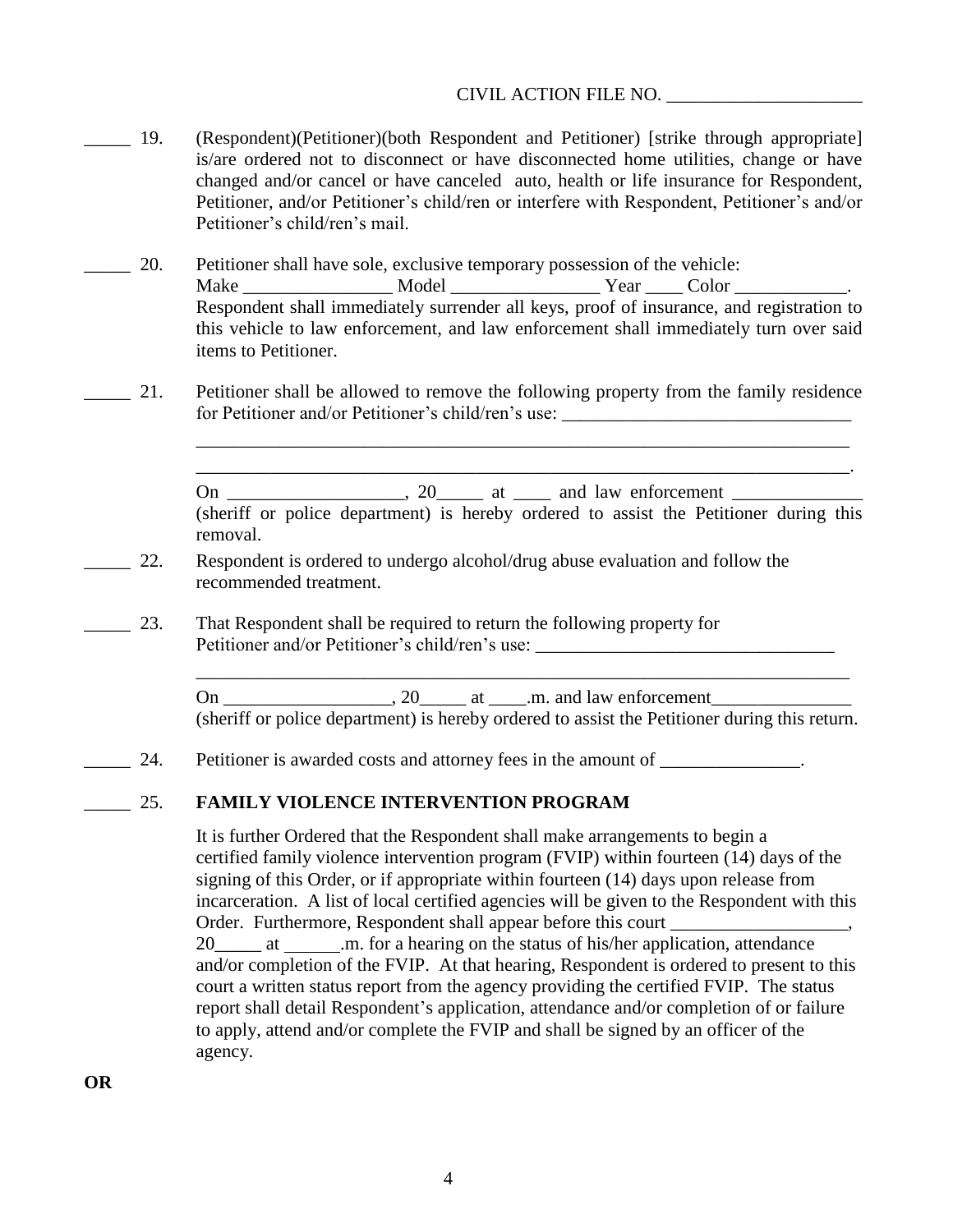| <b>OR</b> |                    | comply with the attached compliance form.                              | Respondent is ordered to undergo a certified family violence intervention program and                                                                                                                                                                                                                                                            |  |
|-----------|--------------------|------------------------------------------------------------------------|--------------------------------------------------------------------------------------------------------------------------------------------------------------------------------------------------------------------------------------------------------------------------------------------------------------------------------------------------|--|
|           |                    |                                                                        | Respondent is ordered to undergo a certified family violence intervention program.                                                                                                                                                                                                                                                               |  |
| <b>OR</b> |                    |                                                                        | Respondent is not ordered to undergo a certified family violence intervention program                                                                                                                                                                                                                                                            |  |
|           |                    | and the following reasons exist:                                       |                                                                                                                                                                                                                                                                                                                                                  |  |
|           | 26.<br>[ $pco07$ ] | federal law under 18 U.S.C. § 922(g)(8).                               | Petitioner/protected party is either a spouse, former spouse, parent of a common<br>child, Petitioner's child, child of Respondent, cohabitates or has cohabited with<br>Respondent and qualifies for 18 U.S.C. $\S$ 922(g). It is further ordered that the<br>Respondent shall not possess or purchase a firearm or ammunition as restricted by |  |
|           | 27.<br>[pco08]     | It is further Ordered:                                                 |                                                                                                                                                                                                                                                                                                                                                  |  |
|           |                    |                                                                        |                                                                                                                                                                                                                                                                                                                                                  |  |
|           |                    | SO ORDERED this $\_\_\_\_$ day of $\_\_\_\_\_\_\_$ , 20 $\_\_\_\_\_$ . |                                                                                                                                                                                                                                                                                                                                                  |  |
|           |                    |                                                                        | JUDGE, SUPERIOR COURT<br>County                                                                                                                                                                                                                                                                                                                  |  |
|           |                    |                                                                        | Print or stamp Judge's name                                                                                                                                                                                                                                                                                                                      |  |

# **Violation of the above Order may be punishable by arrest.**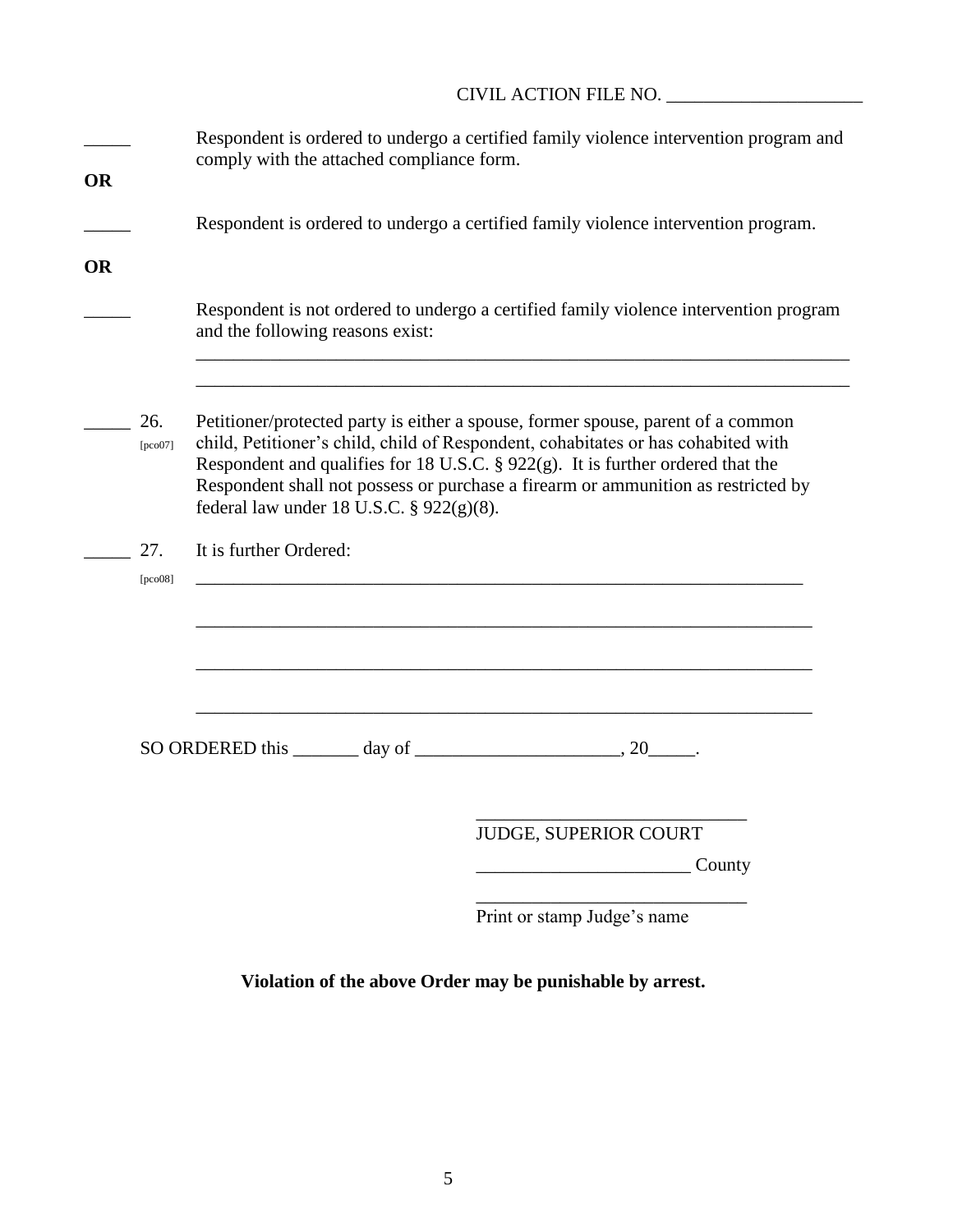# **NOTICE TO RESPONDENT**

**1. Violation of this Order may result in immediate arrest and criminal prosecution that may result in jail time and/or fines and/or may subject you to prosecution and penalties for contempt of court. 2. This Order shall remain in effect unless specifically superceded by a subsequent Order signed and filed, by operation of law, or by Order of dismissal, whichever occurs first. Only this Court can void, modify or dismiss this Order. Either party may ask this Court to change or dismiss this Order.**

**3. If after a hearing, of which the Respondent received notice and opportunity to participate, a protective order is issued which restrains Respondent from harassing, stalking or threatening an intimate partner, Respondent is prohibited from possessing, receiving, or transporting a firearm or ammunition which has been shipped or transported in interstate or foreign commerce for the duration of the Order. 18 U.S.C. § 922(g).**

**4. A person commits the offense of Aggravated Stalking when such person, in violation of a temporary or permanent protective Order prohibiting this behavior, follows, places under surveillance, or contacts another person on public or private property for the purpose of harassing and intimidating the other person. This activity can subject the Respondent to arrest and prosecution for felony Aggravated Stalking, which carries penalties of imprisonment for not less than 1 year nor more than 10 years and a fine of up to \$10,000.00.**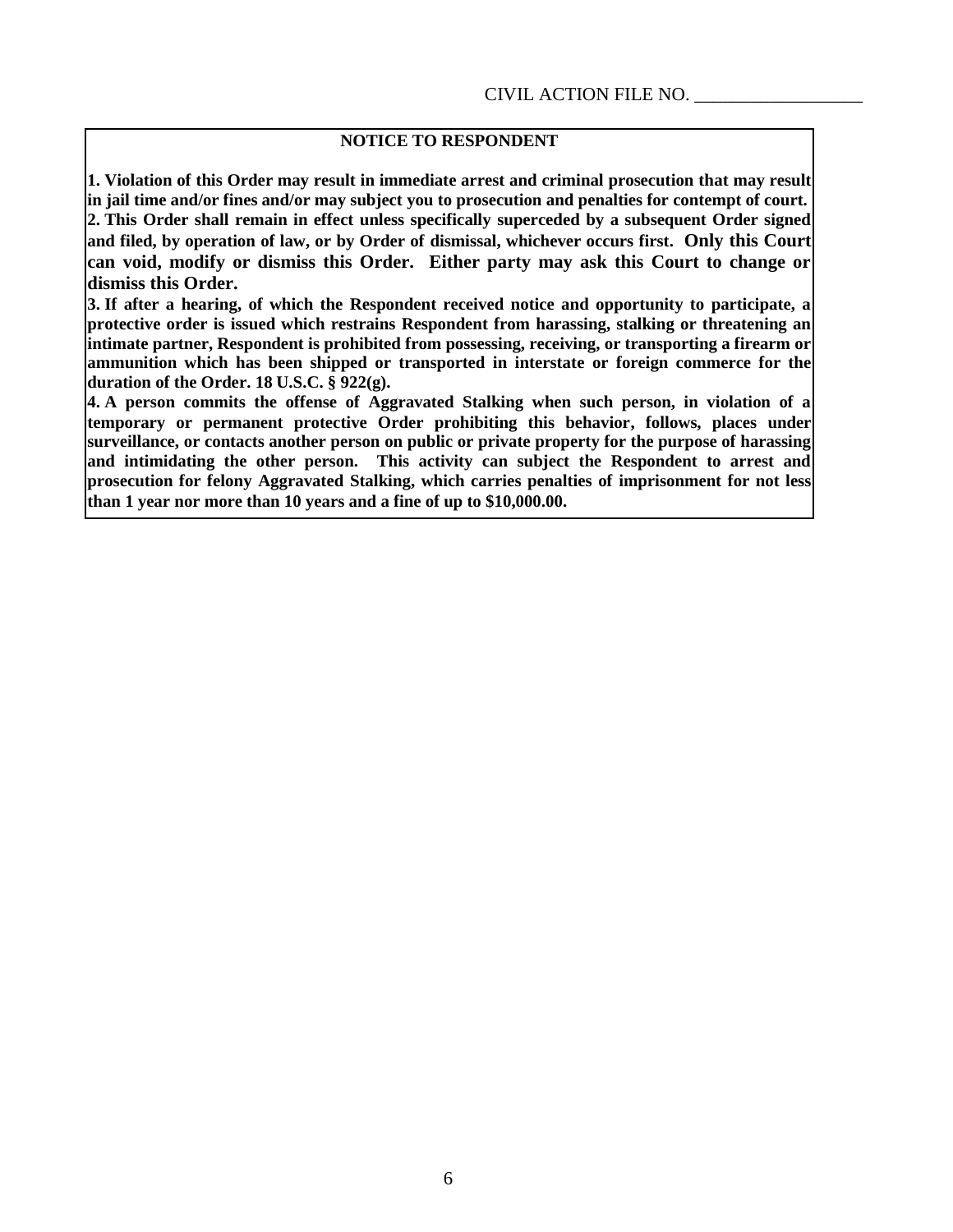Pursuant to O.C.G.A. § 19-13-3, Petitioner assisted by Name:

Address: \_\_\_\_\_\_\_\_\_\_\_\_\_\_\_\_\_\_\_\_\_\_\_\_\_\_\_\_

\_\_\_\_\_\_\_\_\_\_\_\_\_\_\_\_\_\_\_\_\_\_\_\_\_\_\_\_\_\_\_\_\_\_\_\_ Telephone: \_\_\_\_\_\_\_\_\_\_\_\_\_\_\_\_\_\_\_\_\_\_\_\_\_\_

Note to Judges: This form is promulgated as a Uniform Superior Court Rule under the auspices of O.C.G.A. § 19-13-53. To order a specific provision, please initial in the space provided. The court should delete or otherwise make inoperative any provision in the standardized form which is not supported by the evidence in the case and in order to comply with the court's application of the law and facts to an individual case.